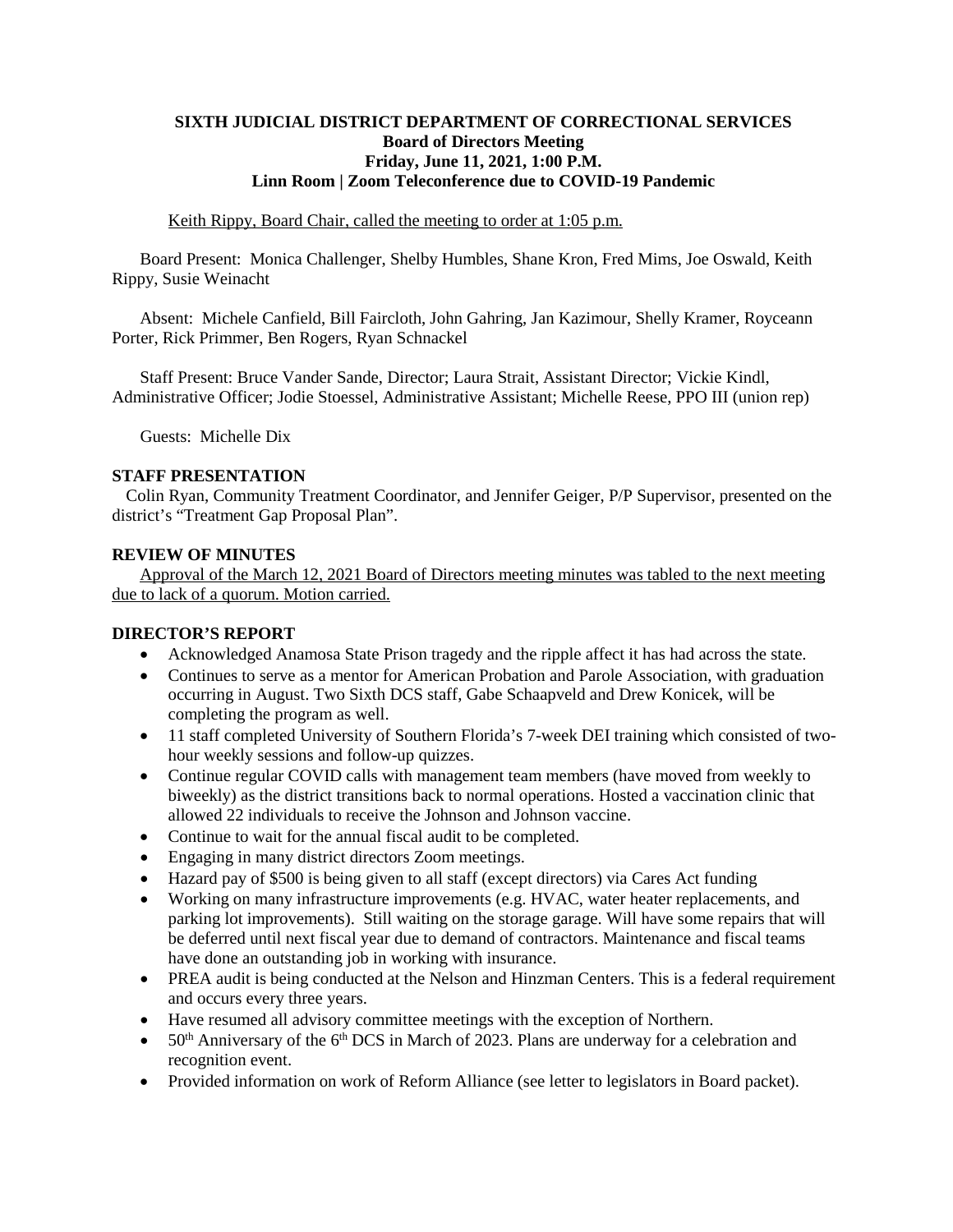#### **BOARD OF DIRECTORS MEETING MINUTES June 11, 2021 – Page 2**

### **FINANCIAL REPORT**

Vickie Kindl, Administrative Officer, provided the April Financial Report.

Approval tabled until next meeting due to lack of quorum.

### **ADVISORY COMMITTEE REPORTS**

- Client Services (last meeting on  $4/6/2021$ ) First meeting since the pandemic. Discussed operations during and post COVID and goals for the next year focusing on continued partnership and collaboration to try and avoid duplication of services.
- Culture Competency (last meeting on  $3/10/21$ ) Met on  $6/10/21$ . Shari shared updates on Racial Disparity Report action plan and recruitment efforts, including a new partnership with U of I to hire five part-time temporary workers to help fill RO schedule gaps. Discussed different efforts to help get minority students into paid positions. Have recently implemented BizLibrary diversity training into biweekly management team calls. 11 staff completed USF DEI training program. Jennifer Geiger presented on pre-sentence investigation data broken down by demographics.
- Law Enforcement (last meeting on  $6/2/2021$ ) Shane will continue to be Committee Chair and Board rep. Wayne Jerman presented on GVI program. Would like to present on this program/topic at future Board meeting.
- Northern (suspended until further notice)
- Southern (last meeting on  $6/8/2021$ ) First meeting since pandemic. Discussed how to work together going forward.

## **BOARD BUSINESS**

- 1. Contract approval for FY2022
	- a. ASAC
	- b. Nelson F. Mellado (Iowa City lease 2030 Keokuk St) ratification
	- c. RHD (Resources for Human Development)
	- d. Unity Point Health St. Luke's Hospital (ANCHOR Center Nursing) Due to lack of quorum and the time sensitive nature of the approval, Jodie will send an email to the Board for a vote.
	-
- 2. Out-of-state travel/training

Due to lack of quorum and the time sensitive nature of the approval, Jodie will send an email to the Board for a vote.

- 3. Policy review None
- 4. Other
	- a. Board bylaws state they should be reviewed and approved every 3 years. The last review was October 2018. Will need to review and approve at the October 8<sup>th</sup> Board meeting.

### **PUBLIC COMMENTS**

None.

The next Board meeting will be held on **August 13, 2021**.

There being no further business coming before the Board, the meeting adjourned at 2:08.